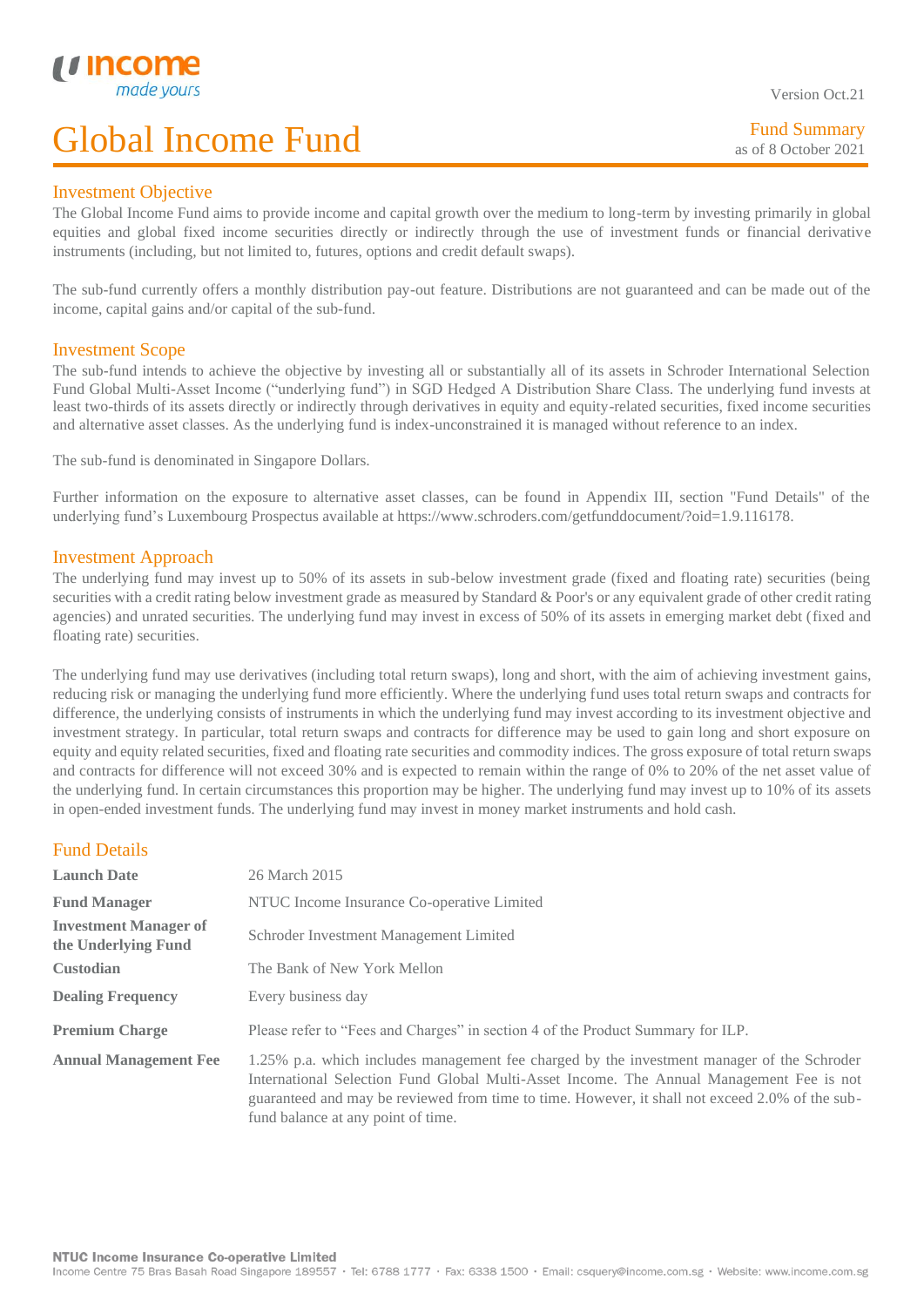L

Version Oct.21

| <b>Inclusion in CPFIS</b>        | N.A.                                                                                                                                                                                                                                                                                                                                                                                                                  |
|----------------------------------|-----------------------------------------------------------------------------------------------------------------------------------------------------------------------------------------------------------------------------------------------------------------------------------------------------------------------------------------------------------------------------------------------------------------------|
| <b>CPFIS Risk Classification</b> | N.A.                                                                                                                                                                                                                                                                                                                                                                                                                  |
| <b>Structure</b>                 | Single Fund                                                                                                                                                                                                                                                                                                                                                                                                           |
| <b>Benchmark</b>                 | The Global Income Fund is unconstrained and therefore not managed with reference to a<br>benchmark.                                                                                                                                                                                                                                                                                                                   |
| <b>Subscription Method</b>       | Cash / SRS                                                                                                                                                                                                                                                                                                                                                                                                            |
| <b>Financial Year End</b>        | 31 December                                                                                                                                                                                                                                                                                                                                                                                                           |
|                                  | The sub-fund offers a monthly pay-out feature, with historical distribution of 4% to 5% of the net<br>asset value per annum. The declaration date is subject to review and the distribution dates are stated<br>in our website. The Manager has the sole discretion to determine the rate and frequency of the<br>distribution.                                                                                       |
|                                  | The Manager intends to pay the distribution within 45 days from the declaration date. The<br>distributions are not guaranteed and can be made out of the income, capital gains and/or capital of<br>the sub-fund. Past payout yields do not represent future payout yields. The sub-fund is not a capital<br>guaranteed fund, i.e. the amount of capital invested or return received is not guaranteed.               |
|                                  | The default option for distribution is to reinvest them into the sub-fund. If a policyholder wants to<br>encash the distribution, he must notify the Manager in writing at least 30 days before the Declaration<br>Date. Any distribution below S\$50 has to be reinvested and encashment is not allowed. Any<br>distribution payable for investment bought using SRS monies, if applicable, will also be reinvested. |

### Past Performance (as of 30 June 2021)

|                           | 1-month | 3-month | 6-month 1-year |       |      | $3$ -year <sup><math>\wedge</math></sup> 5-year $\wedge$ inception $\wedge$ | <b>Since</b> |
|---------------------------|---------|---------|----------------|-------|------|-----------------------------------------------------------------------------|--------------|
| <b>Global Income Fund</b> | $-0.20$ | 3.16    | 3.81           | 15.66 | 4.34 | 3.85                                                                        | 2.29         |

The returns are calculated using bid-to-bid prices, in Singapore Dollar terms, with dividends and distributions reinvested.

^Returns above one year are annualised. Past performance is not indicative of future performance. Fees & charges payable through deduction of premium or cancellation of units are excluded from this calculation.

### Fund Manager

NTUC Income Insurance Co-operative Limited is the Investment Manager of the sub-fund. The investment manager of the underlying fund is Schroder Investment Management Limited. The sub-investment managers of the underlying fund are Schroder Investment Management North America Inc. and Schroder Investment Management (Singapore) Ltd.

### **NTUC Income Insurance Co-operative Limited (Income)**

Income was established in 1970 to make essential insurance accessible to all Singaporeans. Today, Income is the leading composite insurer in Singapore offering life, health and general insurance. Our wide network of financial advisers and partners provide valueadded financial advisory that complements today's digital-first landscape, offering insurance products and services that serve the protection, savings and investment needs of customers at different stages and across all segments of society.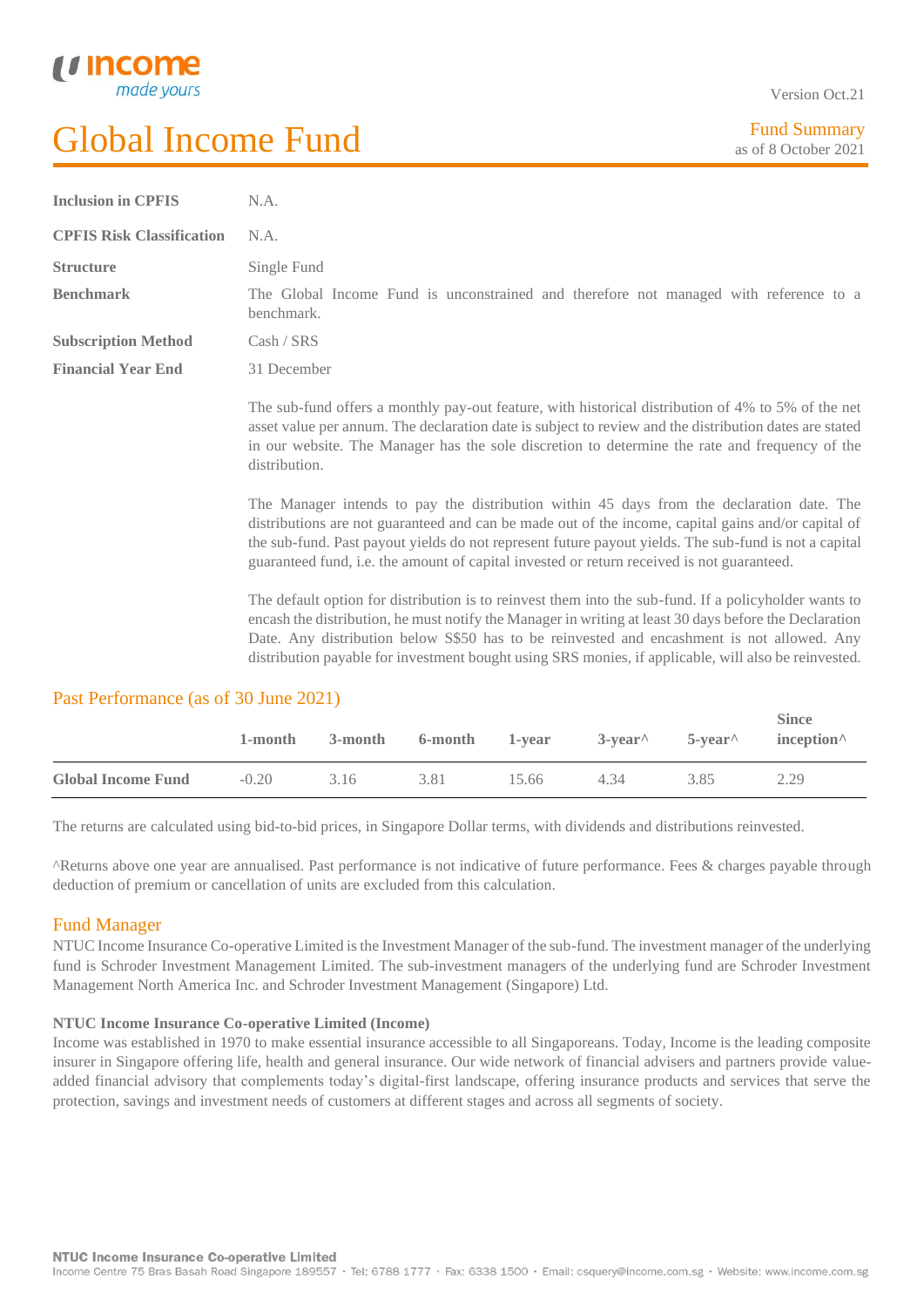As of 31 December 2020, Income had S\$45.91 billion in assets under management. Our financial strength and diversified investment portfolio are reflected by our strong credit ratings and predicated on our core investment philosophy of value, prudence and discipline.

### **Schroder Investment Management Limited**

The investment manager of the underlying fund is Schroder Investment Management Limited which is domiciled in the United Kingdom and has been managing collective investment schemes and discretionary funds since 1985. The management company of Schroder International Selection Fund is Schroder Investment Management (Europe) S.A. which has been managing funds since 2005.

### **Schroder Investment Management (Singapore) Ltd (Schroder)**

Schroder is incorporated in Singapore and regulated by Monetary Authority of Singapore. Schroder has been managing collective investment schemes and discretionary funds since 1992 and it is part of the Schroder group ("Schroders"). Schroders is a leading global asset management company, whose history dates back over 200 years. The group's holding company, Schroders Plc is and has been listed on the London Stock Exchange since 1959. Assets under management totalled £574.4 billion (as of 31 December 2020). Schroders' aim is to apply their specialist asset management skills in serving the needs of their clients worldwide. With one of the largest networks of offices of any dedicated asset management company, and over 568 investment professionals covering the world's investment markets, they offer their clients a comprehensive range of products and services.

### Risks

L

### **Key Risks**

Income's ILP sub-funds are intended for long-term investment, it is not suited for any short-term speculation. You should not expect to obtain any short-term gains from investing in Income's ILP sub-funds. It is important that your investment suit your risk appetite. You may wish to consult your financial adviser before investing in any ILP sub-fund.

The securities and instruments in which the sub-fund may invest are subject to market fluctuations and other risks inherent in such investments and there can be no assurance that any appreciation in value will occur.

You should be aware that past performance is not indicative of future performance. The value of the units may rise or fall as the performance of the sub-fund changes.

The risk factors may cause you to lose some or all of your investments. A description of the major risks is provided below. This is not an exhaustive list of risks.

### **Market and Credit Risks**

You are exposed to market risks. The value of investments by the underlying fund may go up and down due to changing economic, political or market conditions, or due to an issuer's individual situation.

You are exposed to currency risks. The underlying fund can be exposed to different currencies. Changes in foreign exchange rates could create losses.

You are exposed to credit risks. A decline in the financial health of an issuer could cause the value of its bonds to fall or become worthless.

### **Liquidity Risks**

You are exposed to liquidity risks. There is no secondary market for the sub-fund. All redemption requests should be made to the Manager. In exceptional circumstances, the sub-fund's investment in the underlying fund may not be readily redeemable.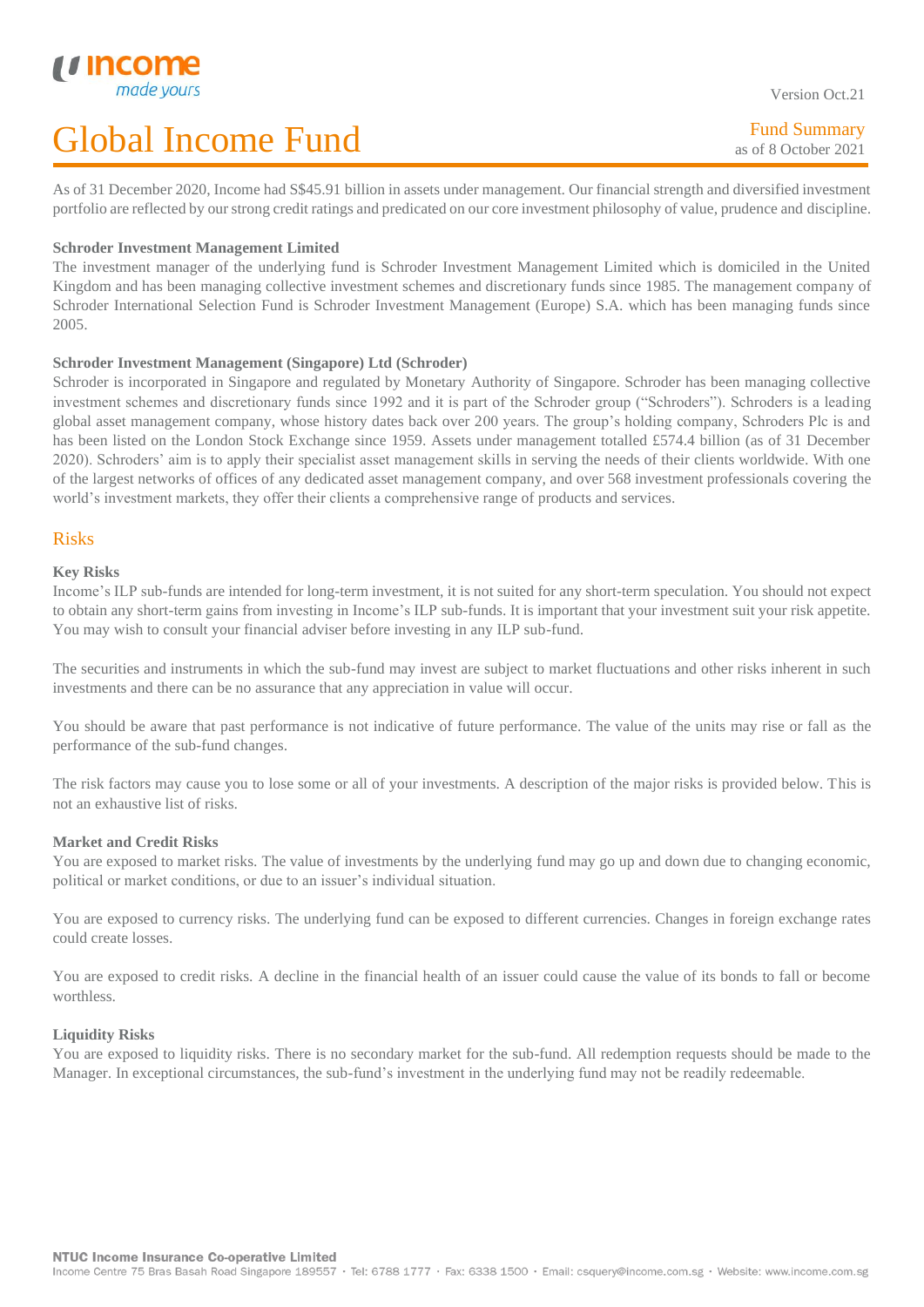Fund Summary as of 8 October 2021

### **Product-Specific Risks**

L

You are exposed to China country risks. Changes in China's political, legal, economic or tax policies could cause losses or higher costs of the underlying fund.

You are exposed to counterparty risks. The counterparty to a derivative or other contractual agreement or synthetic financial product could become unable to honour its commitments to the underlying sub-fund, potentially creating a partial or total loss of the underlying fund.

You are exposed to money market and deposit risks. A failure of a deposit institution or an issuer of a money market instrument could create losses.

You are exposed to debt securities risks. A security issuer may not be able to meet its obligations to make timely payments of interest and principal. This will affect the credit rating of those securities.

You are exposed to financial derivatives risks. The underlying fund may use financial derivative instruments as part of the investment process. The use of futures, options, warrants, forwards, swaps or swap options involves increased risk. The underlying fund's ability to use such instruments successfully depends on the manager's ability to accurately predict movements in stock prices, interest rates, currency exchange rates or other economic factors and the availability of liquid markets. If the manager's predictions are wrong, or if the financial derivative instruments do not work as anticipated, the underlying fund could suffer greater loss than if the underlying fund had not used such instruments.

You are exposed to leverage risks. The underlying fund uses derivatives for leverage, which makes it more sensitive to certain market or interest rate movements and may cause above-average volatility and risk of loss.

You are exposed to emerging markets and frontier risks. Emerging markets, and especially frontier markets, generally carry greater political, legal, counterparty and operational risk.

You are exposed to equity risks. Equity prices fluctuate daily, based on many factors including general, economic, industry or company news.

You are exposed to high yield bond risks. High yield bonds (normally lower rated or unrated) generally carry greater market, credit and liquidity risk.

You are exposed to interest rate risks. A rise in interest rates generally causes bond prices to fall.

You are exposed to onshore Renminbi currency risks. Currency control decisions made by the Chinese government could affect the value of the underlying fund's investments and could cause the sub-fund to defer or suspend redemptions of its shares.

You are exposed to risks relating to distributions. The manager of the underlying fund has the absolute discretion to determine whether a distribution is to be made. The manager of the underlying fund also reserves the right to review and make changes to the distribution policy from time to time. Where the income generated by the underlying fund is insufficient to pay distributions as declared, the manager of the underlying may at its discretion make such distributions out of the capital of the underlying fund. In circumstances where distributions are paid out of the capital of the underlying fund, the net asset value of the underlying fund will be reduced.

You are exposed to operational risks. The sub-fund's operations depend on third parties and it may suffer disruption or loss in the event of their failure.

For details on the specific risks of investments in Schroder International Selection Fund Global Multi-Asset Income Fund, please refer to Annexure I "Further Risk Factors" of the underlying fund's prospectus.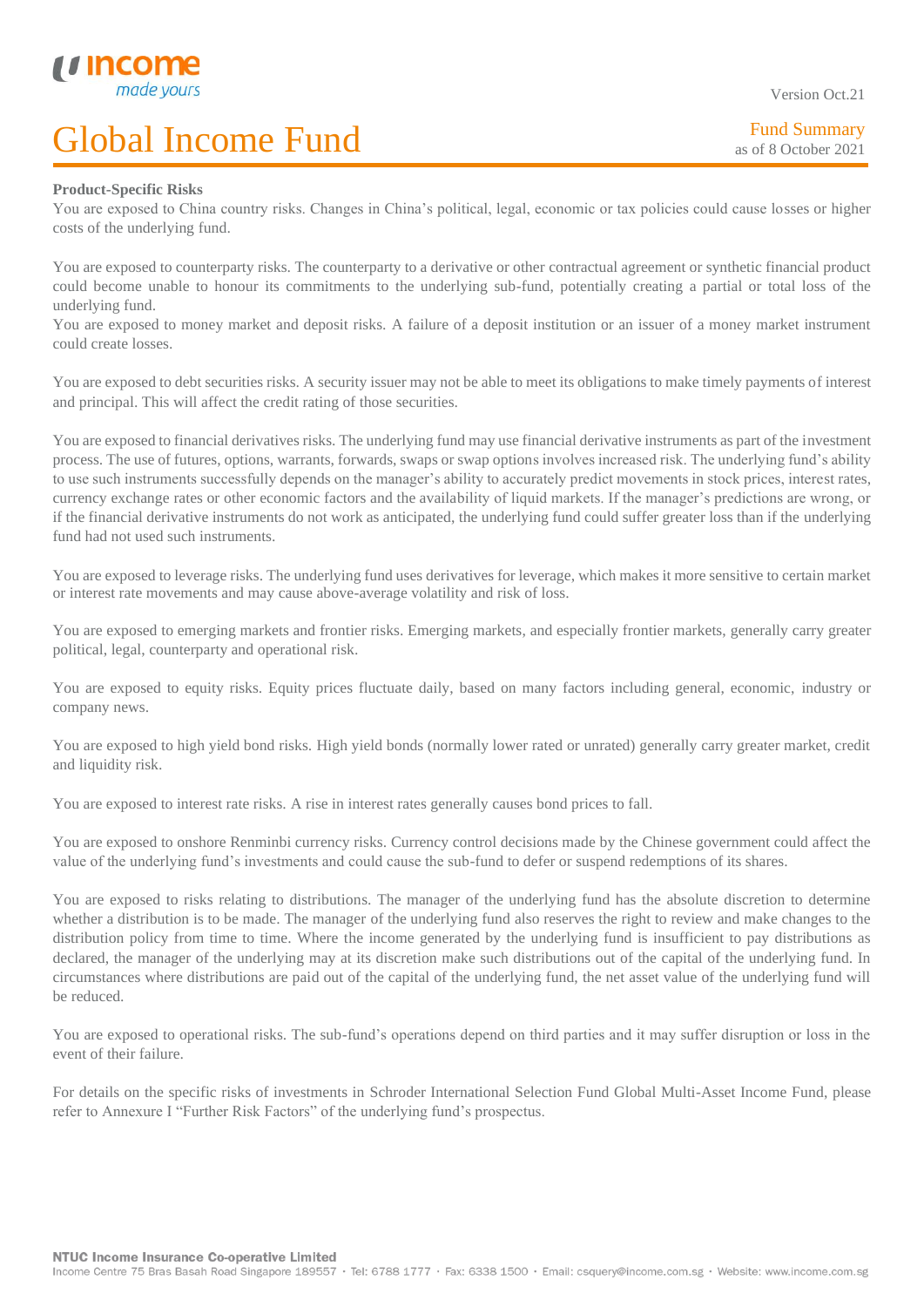### Expense and Turnover Ratio

### **Global Income Fund**

L

|                        | <b>Expense Ratio</b> | <b>Turnover Ratio</b> |
|------------------------|----------------------|-----------------------|
| As of 31 December 2020 | $1.60\%$             | 71.22%                |
| As of 31 December 2019 | 1.59%                | 45.73%                |

### **Schroder International Selection Fund Global Multi-Asset Income**

|                        | <b>Expense Ratio</b> | <b>Turnover Ratio</b> |
|------------------------|----------------------|-----------------------|
| As of 31 December 2020 | 1.58%                | 89.87%                |
| As of 31 December 2019 | $1.57\%$             | 125.52%               |

Expense ratio does not include (where applicable) charges for insurance coverage, brokerage and other transaction costs, performance fee, foreign exchange gains or losses, front or back end loads arising from the purchase or sale of collective investment schemes and tax deducted at source or arising out of income received.

### Soft Dollar Commission or Arrangement

### **Income**

The Manager does not retain for its own account, cash or commission rebates arising out of transactions executed in or outside Singapore. The Manager also does not receive soft dollars for the sub-fund.

### **Schroder**

Schroder may enter into soft commission arrangements only where there is a direct and identifiable benefit to the clients of Schroder, including the underlying fund, and where Schroder is satisfied that the transactions are generating the soft commissions are made in good faith, in strict compliance with applicable regulatory requirements and in the best interest of the underlying fund. Any such arrangements must be made by Schroder on terms commensurate with best market practice.

### Conflicts of Interest

### **Income**

As the Manager of various ILP sub-funds and insurance funds, we may from time to time have to deal with competing or conflicting interests between these sub-funds/insurance funds. However, we will use all reasonable endeavours to act fairly and in the best interest of the sub-fund. We will conduct all transactions with or for the sub-fund on an arm's length basis. The Manager has in place policies and procedures to monitor and mitigate conflicts of interest which may arise in the management of these sub-funds. We believe that these policies and procedures are reasonably designed to ensure that portfolio management decisions are made in the best interest of the sub-fund and each sub-fund is treated fairly, regardless of the existence of any conflict.

### **Schroder**

The investment manager of the underlying fund and Schroders may effect transactions in which the investment manager or Schroders have, directly or indirectly, an interest which might involve a potential conflict with the investment manager's duty to the Schroder International Selection Fund. Neither the investment manager or Schroders shall be liable to the Schroder International Selection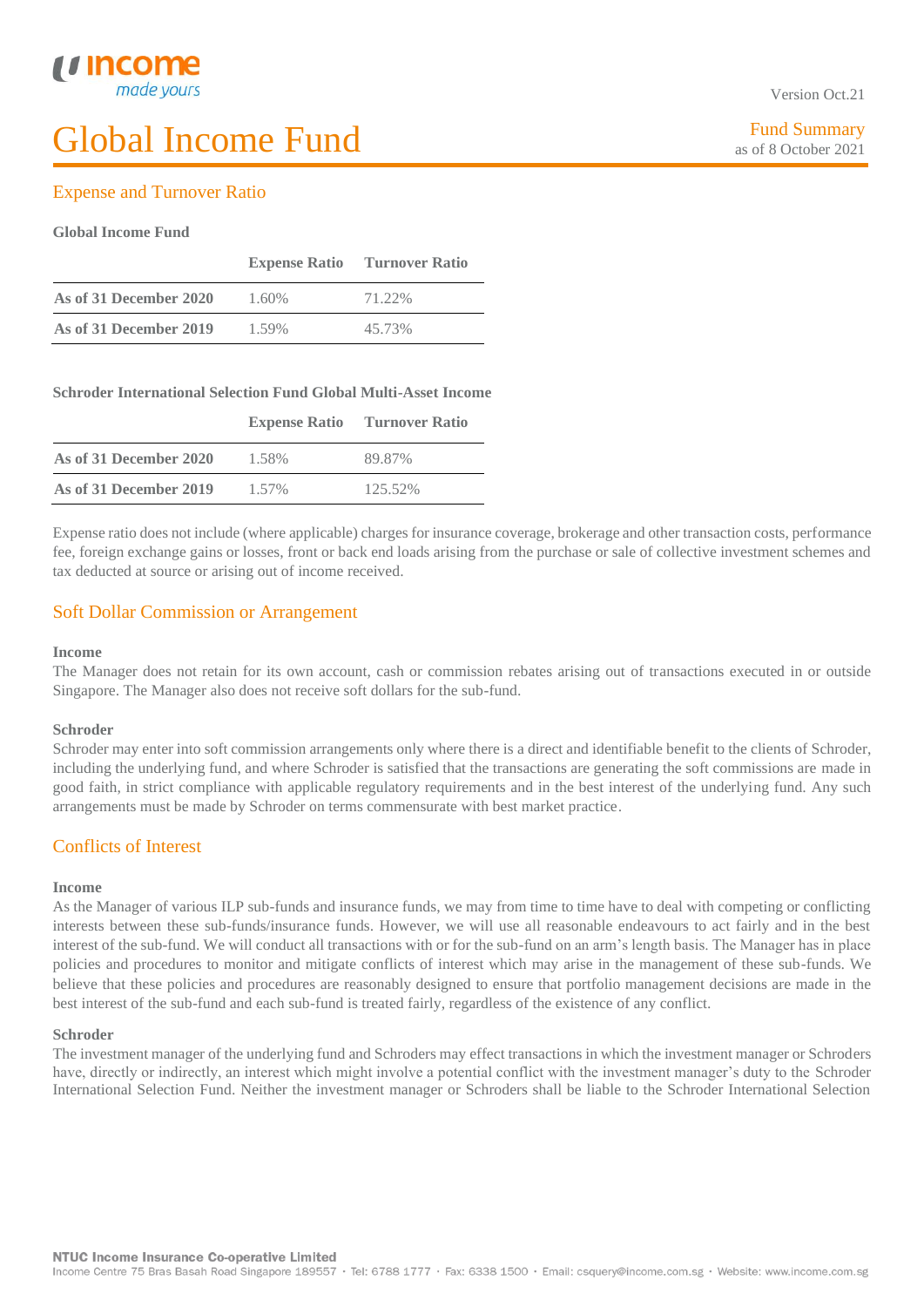Fund for any profit, commission or remuneration made or received from or by reason of such transactions or any connected transactions nor will the investment manager's fees, unless otherwise provided, be abated.

The investment manager will ensure that such transactions are effected on terms which are not less favourable to the Schroder International Selection Fund than if the potential conflict had not existed.

Such potential conflicting interest or duties may arise because the investment managers or Schroder may have invested directly or indirectly in the Schroder International Selection Fund.

In carrying out its functions, the depository shall act honestly, fairly, professionally, independently and solely in the interest of the Schroder International Selection Fund and investors of the Schroder International Selection Fund. The depository shall not carry out activities with regard to Schroder International Selection Fund that may create conflicts of interest between the Schroder International Selection Fund, the investors in the Schroder International Selection Fund, the Schroder Investment Management (Europe) S.A. and the depository unless the depository has functionally or hierarchically separated the performance of its depository tasks from its other potentially conflicting tasks, and the potential conflicts of interest are properly identified, managed, monitored and disclosed to investors of the Schroder International Selection Fund.

### Other Parties

L

The auditor of this sub-fund is KPMG LLP. Please note that financial results ending 31 December of each year will be audited.

### Material Information

### **Dilution and dilution adjustment of the underlying fund**

The underlying fund is single priced and may suffer a reduction in value as a result of the transaction costs incurred in the purchase and sale of its underlying investments and the spread between buying and selling prices of such investment caused by subscriptions, redemptions and/or switches in and out of the underlying fund. This is known as "dilution". In order to counter this and to protect unit holders' interest, Schroder Investment Management (Europe) S.A will apply "dilution adjustment" as part of its daily valuation policy. This will mean that in certain circumstances Schroder Investment Management (Europe) S.A will make adjustments in the calculations of the net asset value per unit of the underlying fund, to counter the impact of dealing and other costs on occasions when these are deemed to be significant. Further information on dilution and dilution adjustment can be found on section 2.4 "Calculation of Net Asset Value" of the underlying fund's Luxembourg prospectus.

### **Reports**

If you wish to track the performance of the sub-funds you have invested in, you can refer to the Semi Annual Fund Report and the Annual Fund Report for our ILP sub-funds.

The financial year-end of Income's ILP sub-funds is 31 December of each year. You can find the semi-annual financial statements in the Semi Annual Fund report, and the annual audited financial statements in the ILP Financial Statements. The Semi Annual Fund Report will be available by the end of August of each year, and the Annual Fund Report and annual audited financial statements by the end of March of the following year respectively.

The Semi Annual Fund Report and Annual Fund Report are available on Income's website at www.income.com.sg/fund/coopprices.asp, and the annual audited financial statements are available at www.income.com.sg/aboutus/reports-publications. Alternatively, you can also approach our insurance advisers, contact us at 6788 1122 / 6788 1777, or email csquery@income.com.sg to request for a copy of the reports.

NTUC Income Insurance Co-operative Limited

Income Centre 75 Bras Basah Road Singapore 189557 · Tel: 6788 1777 · Fax: 6338 1500 · Email: csquery@income.com.sg · Website: www.income.com.sg